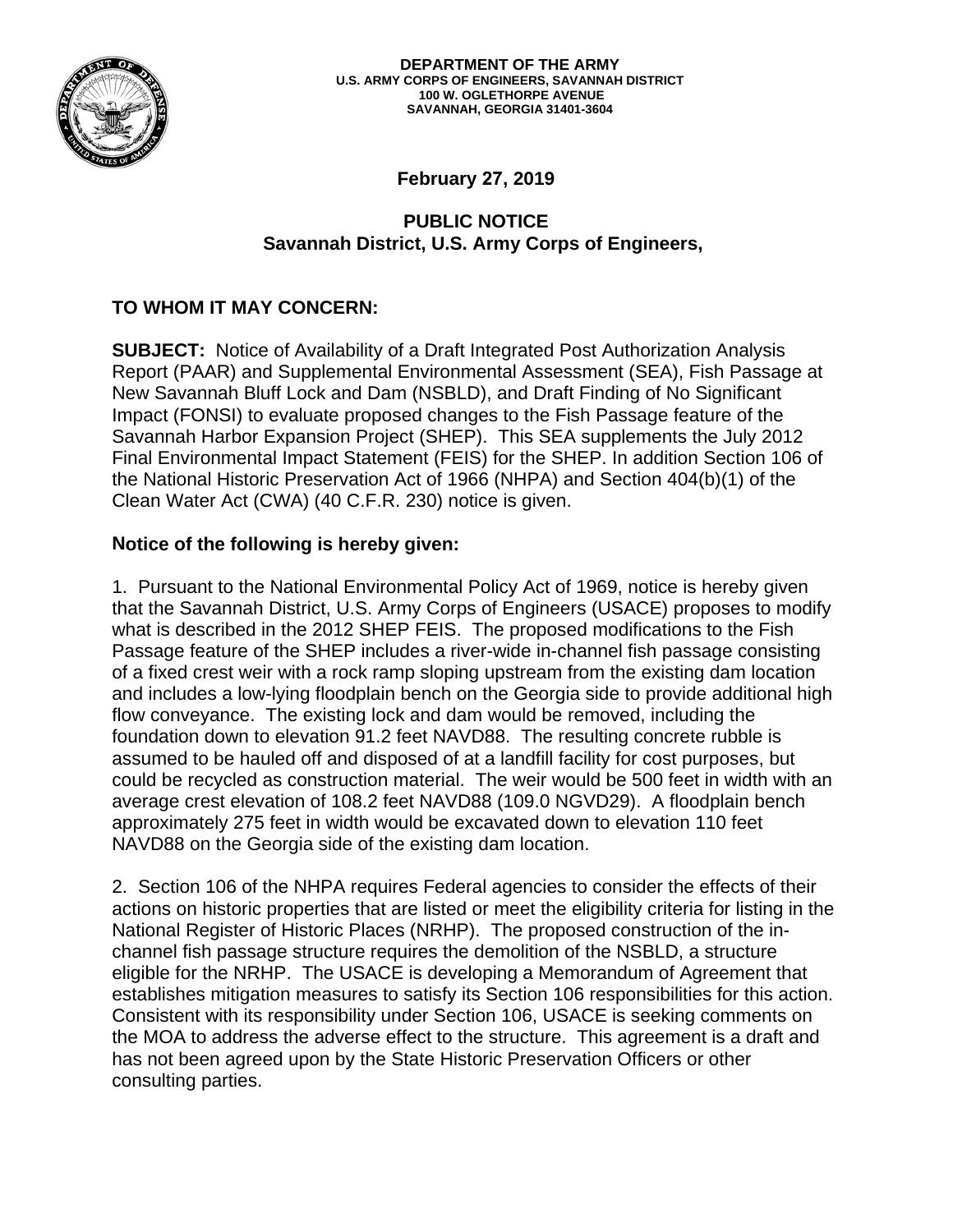3. This Public Notice is issued in accordance with provisions of Title 33 CFR Parts 336.1(b)(1) and 337.1, which establish policy, practices, and procedures to be followed on federal actions involving the disposal of dredged or fill material into waters of the United States.

4. The USACE announces the availability to the public of a Draft PAAR SEA and Draft FONSI concerning the modifications to the Fish Passage feature as part of SHEP in a manner that meets the requirement of the Water Infrastructure Improvements for the Nation Act (WIIN Act); Title I, Water Resources Development Act of 2016, Section 1319 and still meet the Fish Passage mitigation requirements of the SHEP. Copies of the documents can be downloaded from the District website at http://www.sas.usace.army.mil/About/DivisionsandOffices/PlanningDivision/PlansandRe ports.aspx. Copies may also be obtained through email request to the following address: CESAS-PD@usace.army.mil, or by contacting Ms. Robin Armetta at (912) 652-6148.

5. Written statements regarding the Draft PAAR SEA and FONSI for the proposed action and the effects of the proposed action on historic properties will be received at the Savannah District Office until

#### **12 O'CLOCK NOON, March 16, 2019 4 O'CLOCK, April 16, 2019**

from those interested in the activity and whose interests may be affected by the proposed action.

An open house is scheduled for March 6, 2019, between 4 and 6 p.m. at the Augusta Marriott at the Convention Center, 2 10th St, Augusta, GA 30901. During the open house, people can talk to and ask questions of the subject matter experts who developed the models, analyzed the alternatives and wrote the draft document. There will also be a brief formal presentation on the draft report. All interested parties are invited to provide comments on the draft report at the public meeting in writing or orally by court reporter and comments can also be accepted by mail and email.

**DESCRIPTION OF PROPOSED ACTION:** The proposed action consists of a fixed crest weir with a rock ramp sloping upstream from the existing dam location (Figure 1). The fish passage structure would be constructed with boulders and stone sized following the same design that was previously-approved for the bypass. The structure would have a 2 percent slope upstream to the weir crest, and a 10 percent slope downstream from the crest to the river bed. The lock and dam would be removed, including the foundation, down to elevation 91.22 feet NAVD88. The weir would have an average crest elevation of 108.2 feet NAVD88 (109.0 NGVD29). A floodplain bench (Figure 2) approximately 275 feet in width would be excavated to elevation 110 feet NAVD88 on the Georgia side of the existing dam location. The bench would ease the passage of flood waters past that point in the river. The bench would be grassed or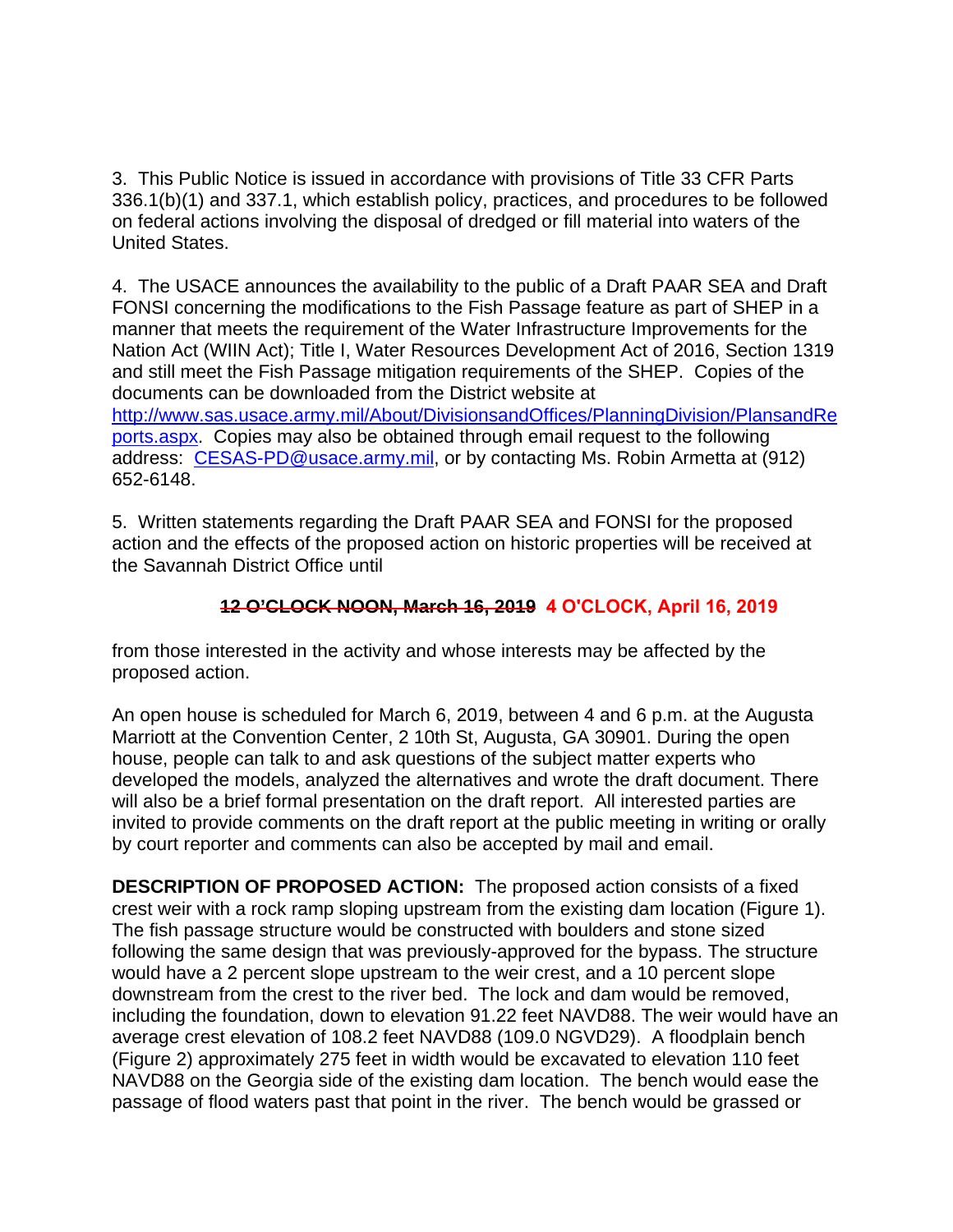rock lined to prevent erosion. The floodplain bench would be partially inundated for the 1-yr return interval flow of 16,500 cfs. A new boat ramp will be built just upstream of the existing boat ramp and will require acquisition of 10 acres of commercial forested land.

Access to the fish passage structure and floodplain bench for this alternative is possible from the Georgia side of the river through the use of the existing roadway network, and a new 3/4 mile long access road. Staging during construction will be within the existing footprint of NSBLD Park. The proposed action itself consists of measures to minimize the adverse effects of storm water erosion and thus requires no separate measures or controls for compliance with CWA Section 402(p).



**Figure 1: Rendering of the Proposed Alternative.**

### **DEPARTMENT OF THE ARMY EVALUATION:**

**Environmental Assessment:** The USACE has prepared a Draft Supplemental environmental assessment (SEA) and found that an Environmental Impact Statement will not be required for this action. The Draft SEA is being coordinated concurrently with this Notice to Federal and State natural resource agencies and public for review and comment.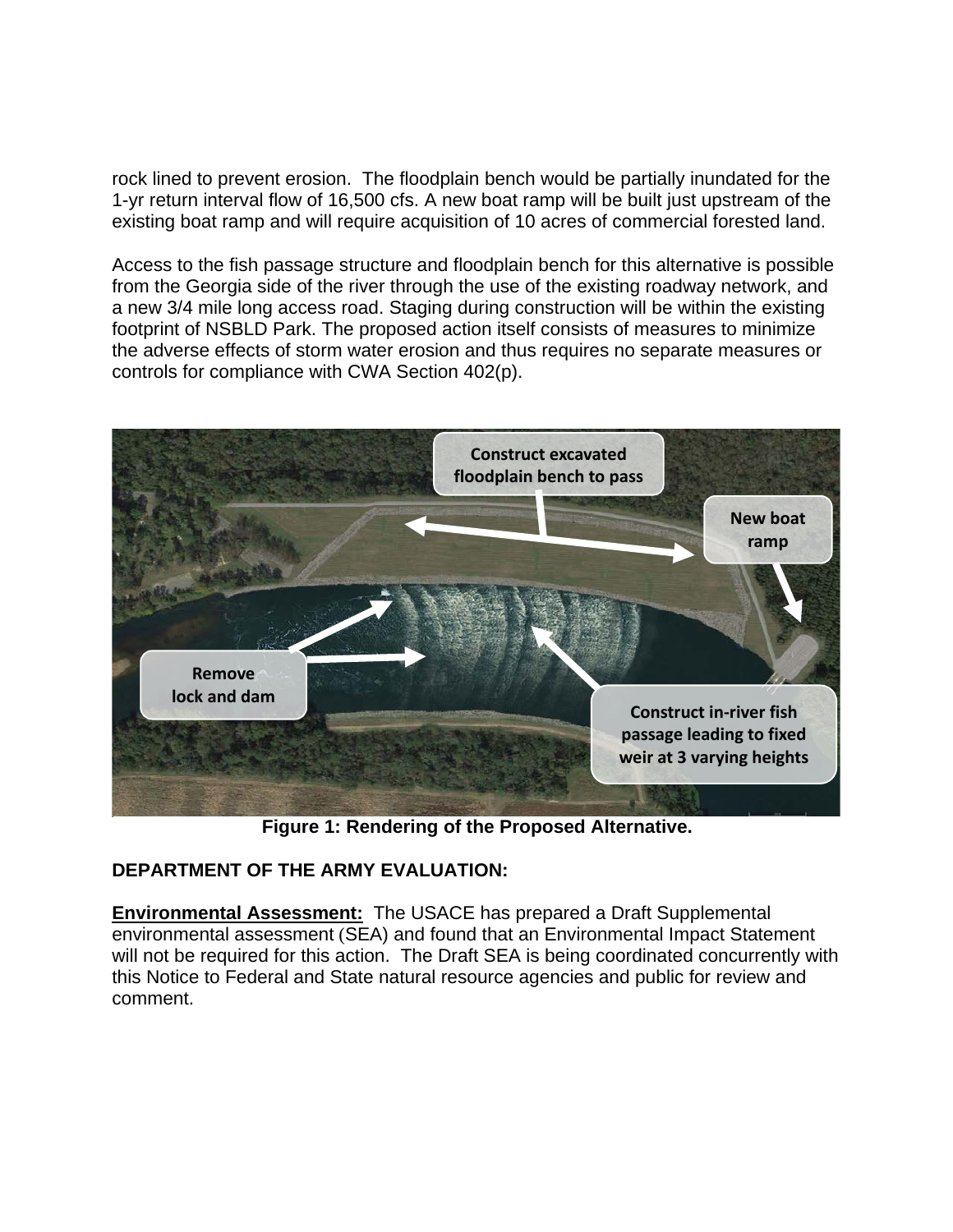

**Figure 2: Floodplain Bench-2 Percent Slope Detail.**

**Threatened, Endangered and other Protected Species:** With implementation of the proposed action, the impact to T&E Species (Atlantic and shortnose sturgeon) would be similar to those described for the plan selected in the FEIS. To reduce adverse effects to sturgeon during construction of the fish passage structure and during the removal of the existing lock and dam structure, special provisions and protective measures would be implemented to protect sturgeon. These measures are in agreement with the October 2017 amendment to the National Marine Fisheries Service Biological Opinion for the SHEP. This updated assessment concludes that construction of the proposed action as currently designed, "may affect, but is not likely to adversely affect" Atlantic and shortnose sturgeon, or their critical habitat.

**Cultural Resources:** The proposed action requires the demolition of the New Savannah Bluff Lock and Dam, a structure eligible for the NRHP under Criterion A (transportation history) and Criterion C (engineering), which will result in an adverse effect on the NRHP-eligible resource. This adverse effect is being mitigated through a Memorandum of Agreement (MOA) per Section 106 of the National Historic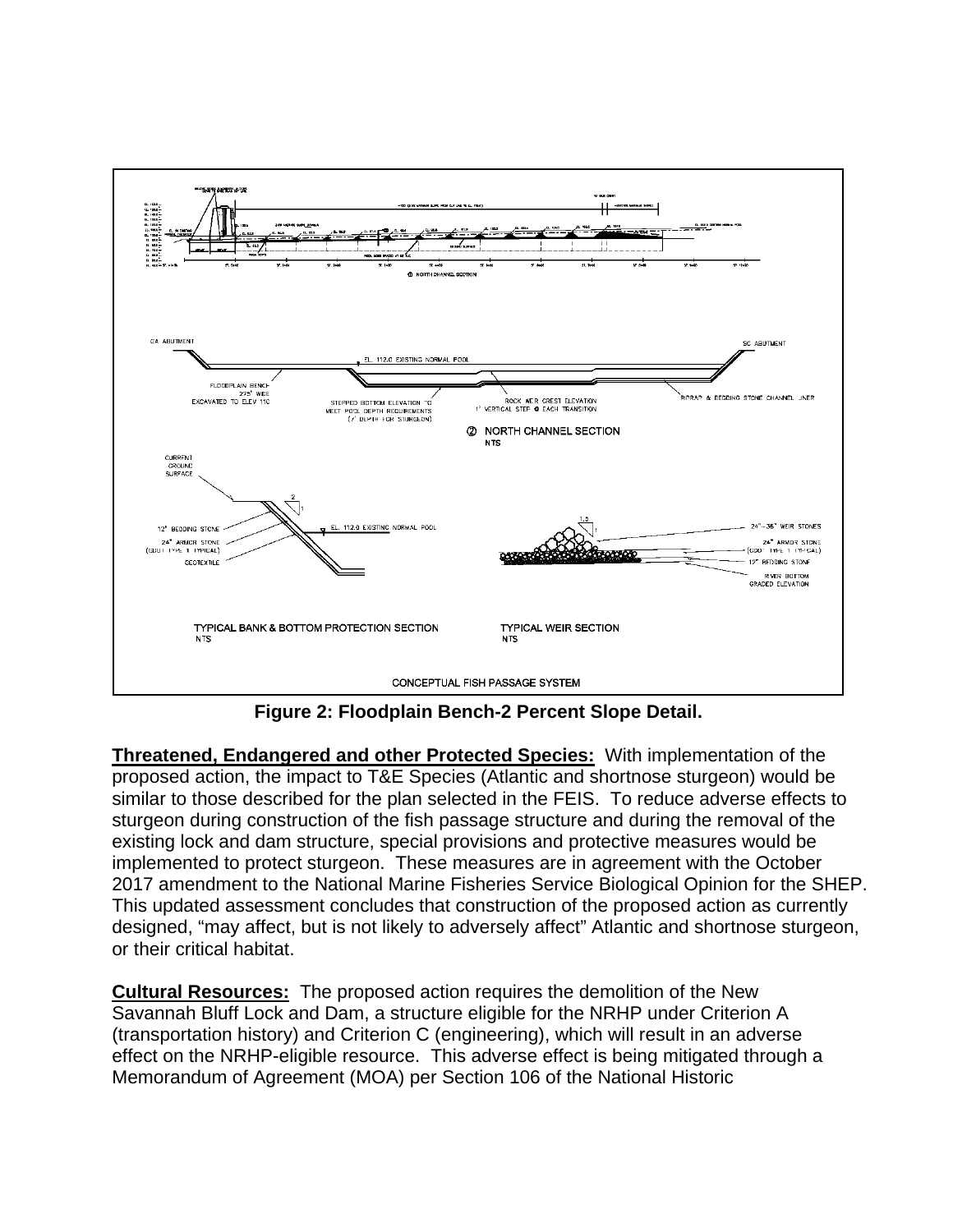Preservation Act (NHPA). Impacts to navigation features, including pile dikes and a training wall, will be avoided through signage and marking of the resources.

**Essential Fish Habitat:** Within the project study area, there are not any designated essential fish habitat (EFH) areas and therefore implementation of the proposed action will not have any impacts to EFH habitat.

**Water Quality Certification:** Updated Section 401 Water Quality Certifications from the States of Georgia and South Carolina are not being requested for the proposed action. Materials will be placed in the waters of the U.S. to create the fish passage structure. These materials are of the same quality of those described in the 2012 FEIS.

**Coastal Zone Consistency:** Updated Coastal Zone Consistency concurrences from the States of Georgia and South Carolina are not needed since the proposed action in Richmond County, Georgia and Aiken County, South Carolina are outside of the coastal zone areas for both states.

**Clean Air Act:** With implementation of the proposed action, impacts to air quality would be similar to those described in the FEIS and still be within the de minimis level (minimal threshold for which a conformity determination must be performed for various pollutants in a project area). In addition, this alternative would not increase greenhouse gases.

**Application of the Section 404(b)(1) Guidelines:** As part of the implementation for the proposed action, additional fill would be placed in the waters of the U.S and therefore, an updated Section 404(b)(1) evaluation has been completed.

**Public Interest Review:** The decision whether to proceed with the project as proposed will be based on an evaluation of the probable impact, including cumulative impacts, of the proposed activity on the public interest. That decision will reflect the national concern for both the protection and use of important resources. The benefits which reasonably may be expected to accrue from the proposal will be balanced against its reasonably foreseeable detriments. All factors that may be relevant to the proposal will be considered. Among these are conservation, economics, aesthetics, general environmental concerns, wetlands, historic properties, fish and wildlife, land use, recreation, water supply and conservation, water quality, energy needs, safety, consideration of property ownership, environmental justice, and, in general, the needs and welfare of the people.

**Consideration of Public Comments:** USACE is soliciting comments from the public; Federal, State, and local agencies and officials; Native American Tribes; and other interested parties in order to consider and evaluate the impacts of the proposed activity. Any comments received will be considered by the USACE in its deliberations on this action. To make this decision, comments are used to assess impacts to endangered species, wetlands, historic properties, water quality, general environmental effects, and